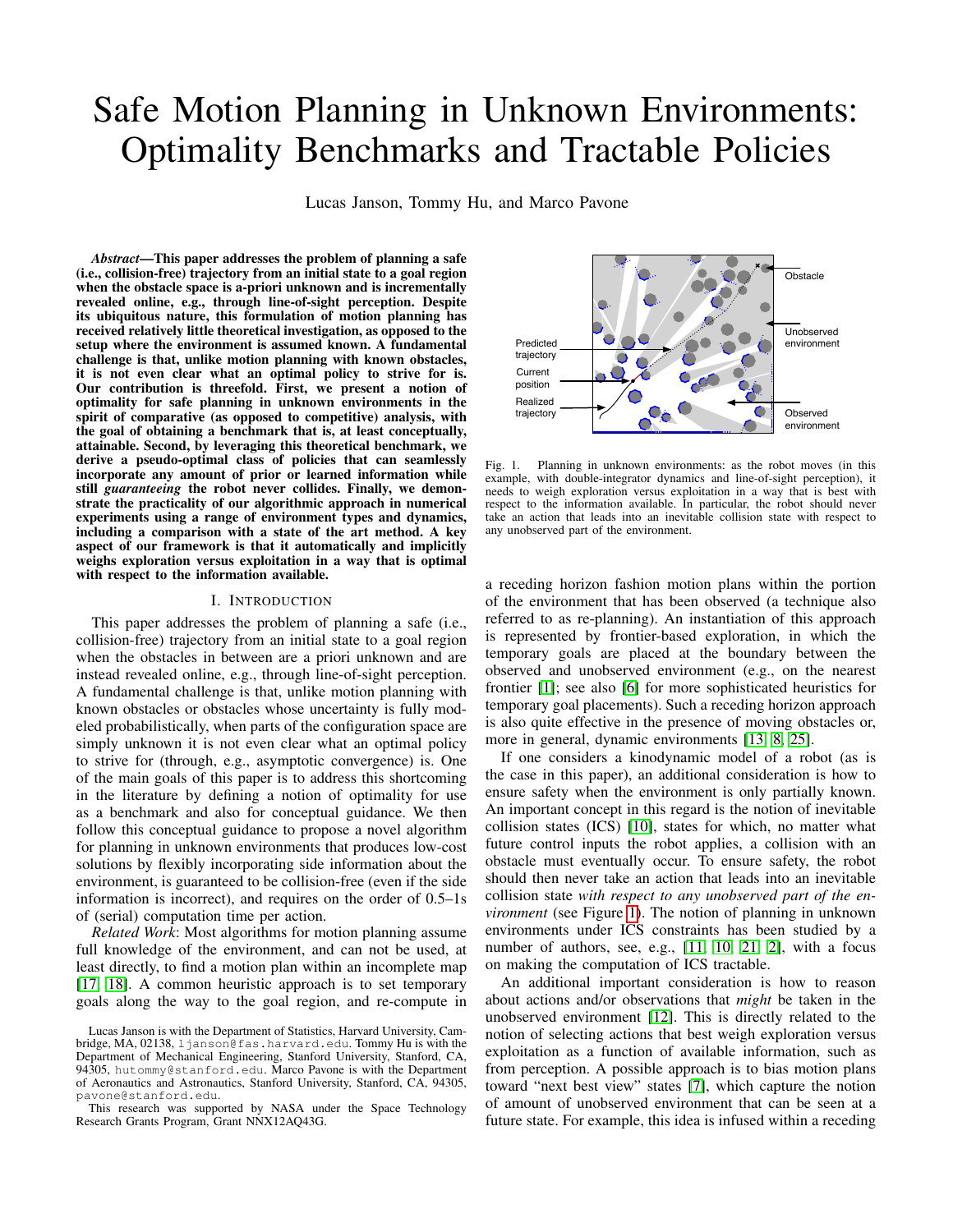horizon planning scheme in [\[4\]](#page-8-13). A conceptually similar idea is to choose temporary goals that reward exploration [\[12\]](#page-8-11). More in general, one can frame the problem of planning in unknown environments as a partially observable Markov decision process, where the partial observability is with respect to the environment [\[22\]](#page-8-14). To make the problem tractable, one needs to consider a number of approximations, for example, replacing collision avoidance constraints with penalties on collision probabilities (possibly learned [\[22\]](#page-8-14)).

*Statement of Contributions:* Despite the wealth of algorithms available for planning under uncertainty, and the wellestablished theoretical foundations for planning in known environments (e.g., [\[15,](#page-8-15) [14,](#page-8-16) [20\]](#page-8-17)), the problem of planning in unknown environments has received relatively little theoretical investigation. Accordingly, the contribution of this paper is threefold. First, we present a notion of optimality for planning in unknown environments in the spirit of *comparative* [\[16\]](#page-8-18) (as opposed to competitive [\[5,](#page-8-19) [9\]](#page-8-20)) analysis, with the goal of obtaining a benchmark that is, at least conceptually, attainable. Second, by leveraging the theoretical benchmark and combining the aforementioned notions of re-planning, ICS, and forward-looking biasing in a self-contained framework, we derive a pseudo-optimal class of policies that can seamlessly incorporate any amount of prior or learned information while still *guaranteeing* the robot never collides. Finally, we demonstrate the practicality of our algorithmic approach in numerical experiments using a range of environment types and robot dynamics, including a comparison with a state of the art method for planning in unknown environments [\[22\]](#page-8-14). Importantly, computation times are on the order of 0.5–1s of (serial) computation time per action, making it an algorithm amenable to real-time implementation.

*Organization:* This paper is structured as follows. In Section [II](#page-1-0) we provide notation for a number of concepts needed to rigorously state the problem of planning in unknown environments. In Section [III](#page-2-0) we develop a notion of optimality that can be used as a benchmark. In Section [IV](#page-4-0) we leverage such a notion of optimality to derive a pseudo-optimal class of policies. In Section [V](#page-6-0) we present results from numerical experiments supporting our statements. Finally, in Section [VI](#page-7-0) we draw some conclusions and discuss directions for future work.

## II. NOTATION

<span id="page-1-0"></span>This paper concerns planning trajectories for robots with dynamics and perception through static configuration spaces with obstacles, and we will need carefully-defined notation for all these concepts. First the robot's configuration space: we assume it lies in  $[0, 1]^d$ , and it is characterized by its obstacles  $\mathcal{X}_{obs} \subset [0,1]^d$ , or more generally the subset of  $[0,1]^d$  which the robot is not allowed to enter. The remainder of the configuration space which the robot is free to traverse is denoted  $\widetilde{\mathcal{X}}_{\text{free}} = [0, 1]^d \setminus \mathcal{X}_{\text{obs}}$  and we will assume  $\mathcal{X}_{\text{free}}$  is a closed set. We will sometimes informally refer to the configuration space with obstacles defined equivalently by  $\mathcal{X}_{obs}$  or  $\mathcal{X}_{free}$  as the environment. In particular, this paper deals with the case of unknown environment, necessitating notation for the set of all possible  $\mathcal{X}_{\text{free}}$ :  $\mathfrak{X}_{\text{free}} = \{ \mathcal{X} \subset [0,1]^d : \mathcal{X} \text{ closed} \}$  and all possible  $\mathcal{X}_{obs}$ :  $\mathfrak{X}_{obs} = \{ \mathcal{X} \subset [0,1]^d : [0,1]^d \setminus \mathcal{X} \text{ closed} \}.$ Define the robot's initial state as  $x_0 \in \mathcal{X}_{\text{free}}$  and its goal region as  $\mathcal{X}_{goal} \subset \mathcal{X}_{free}$ , where the set  $\mathcal{X}_{goal}$  will also be assumed closed. Next, we define the dynamics  $D$  as the set of differential equations governing the robot's motion. Let  $\sigma : [0, T] \to [0, 1]^d$  denote a finite-time trajectory of duration T, with  $\Sigma_{\mathcal{D}}$  the set of all dynamically-feasible trajectories under D. Let  $\text{START}(\sigma) := \sigma(0)$  and  $\text{END}(\sigma) := \sigma(T)$ , and let RANGE( $\sigma$ ) denote the curve in  $[0, 1]^d$  traced out by  $\sigma$ . Let  $c : \Sigma_{\mathcal{D}} \to \mathbb{R}_{\geq 0}$  be an additive cost function on the set of finite-time dynamically-feasible trajectories. Another important component in this paper is the robot's perception mechanism/function  $P: \mathfrak{X}_{\text{free}} \times [0,1]^d \to \mathfrak{X}_{\text{free}} \times \mathfrak{X}_{\text{obs}}$ , which takes in the environment and robot state and  $P_1$  (the first output of P) returns a (usually local) set  $\mathcal{X}_{\text{free}}^P$  of collision-free states around the robot's state  $x \in [0, 1]^d$  and  $P_2$  (the second output of  $P$ ) returns the observed open (except on the boundaries of  $[0,1]^d$ ) subset  $\mathcal{X}_{obs}^P$  of  $\mathcal{X}_{obs}$  (while many robot sensors will only be able to perceive obstacle boundaries, which are closed, we will assume such sensors instead return a very thin open set along the obstacle boundary).<sup>[1](#page-1-1)[2](#page-1-2)</sup> Note that  $P_2$  is not just redundantly returning  $[0,1]^d \setminus \mathcal{X}_{\text{free}}^P$ , as it makes the important distinction between obstacle boundary, which the robot must avoid, and unexplored frontier, which the robot should explore in order to reach its goal.



Fig. 2. For a robot (green triangle) with line-of-sight perception, the observed obstacle-free space is given by  $P_1$  in red while the observed obstacle subsets are given by  $P_2$  in blue. Note that  $P_1$  and  $P_2$  are not completely redundant, as the boundary of  $P_1$  excluding  $P_2$  represents unexplored and ostensibly obstacle-free frontier.

The first argument to  $P$  is the configuration space, so the actual perception of the robot at a state  $x$  navigating an environment  $X_{\text{free}}$  will always be given by  $P(X_{\text{free}}, x)$ , but importantly, the explicit dependence on the first argument will also allow us to reason about hypothetical future perception in a postulated environment  $\mathcal{X}_{\text{free}}^{\text{guess}}$  which need not correspond to the true environment  $X_{\text{free}}$ . It will also be useful to have a function ICS :  $\mathfrak{X}_{\text{free}} \to \mathfrak{X}_{\text{free}}$ , which takes a set of collisionfree states Xfree and returns the set of *inevitable collision states* (ICS)  $\mathcal{X}_{\text{ICS}}$  defined as states x for which there exists  $T_x < \infty$ such that a robot in state x and with dynamics  $\mathcal D$  is guaranteed to leave  $\mathcal{X}_{\text{free}}$  before time  $T_x$  (for notational simplicity we suppress the dependence on the dynamics  $D$ ). Throughout this paper we will assume no noise, that is, there is no stochasticity in the dynamics  $D$ , the perception  $P$ , and the robot is assumed to always know its current state  $x$ . We will also assume that  $\mathcal{X}_{\text{goal}} \cap \text{ICS}(\mathcal{X}_{\text{free}}) = \emptyset$ , although this is not really necessary. Finally, let  $[N] := \{1, ..., N\}.$ 

<span id="page-1-2"></span><span id="page-1-1"></span><sup>&</sup>lt;sup>1</sup> $P(\mathcal{X}_{\text{free}}, x)$  may be defined arbitrarily for  $x \notin \mathcal{X}_{\text{free}}$ .

 ${}^{2}P$  could also take as its second argument an entire trajectory—everything in this paper would still go through with only minor notational changes.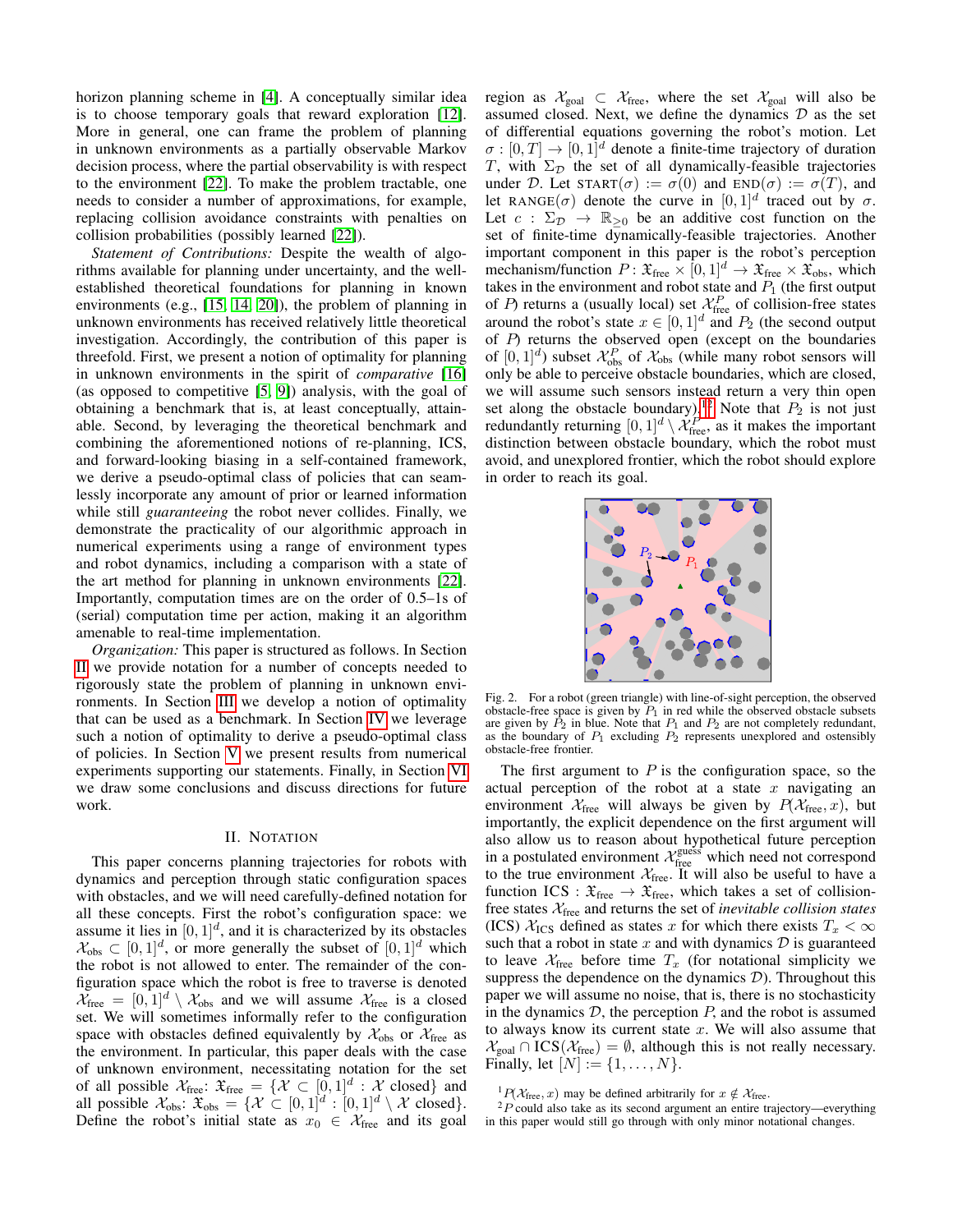## <span id="page-2-0"></span>III. A NOTION OF OPTIMALITY FOR PLANNING IN UNKNOWN ENVIRONMENTS

#### *A. Benchmarking Motion Planning in Unknown Environments*

A significant algorithmic challenge and central contribution of this paper is how to define the objective for motion planning in unknown environments. As shorthand and to distinguish the settings of known and unknown environments, we will refer to motion planning in unknown environments as MP<sub>un</sub> and motion planning in known environments as  $MP_{kn}$ . Pedagogically, we find it useful to compare with the known-environment setting, where the problem statement is clear:

Find a minimum-cost collision-free trajectory from

 $x_0$  to  $\mathcal{X}_{goal}$ .

Assuming a collision-free and dynamically-feasible trajectory exists, the minimum cost for the MP<sub>kn</sub> problem with given  $D$ , c,  $X_{\text{free}}$ ,  $x_0$ , and  $X_{\text{goal}}$  is given by (where dependence on  $D$ and  $c$  have been suppressed to streamline the notation)

$$
c^*(\mathcal{X}_{\text{free}}, x_0, \mathcal{X}_{\text{goal}}) = \min_{\sigma \in \Sigma_{\mathcal{D}}, \atop \sigma \in \mathcal{X}_{\text{free}}}
$$
  
\n
$$
\max_{\sigma \in \mathcal{D}, \text{FANGE}(\sigma) \subset \mathcal{X}_{\text{free}}}
$$
  
\n
$$
\text{star}(\sigma) = x_0, \text{ END}(\sigma) \in \mathcal{X}_{\text{goal}}
$$
 (1)

Parsing the constraints: the first line enforces dynamic feasibility, the second line ensures the trajectory is collisionfree, and the third line requires the trajectory to start at  $x_0$ and end in  $\mathcal{X}_{goal}$ . As achieving  $c^*(\mathcal{X}_{free}, x_0, \mathcal{X}_{goal})$  exactly is rarely computationally possible, actual  $MP_{kn}$  algorithms usually target something weaker, such as feasibility (e.g., [\[19\]](#page-8-21)) or asymptotic optimality (e.g., [\[26,](#page-8-22) [23,](#page-8-23) [24,](#page-8-24) [20\]](#page-8-17)), but it seems indisputable that  $c^*(\mathcal{X}_{\text{free}}, x_0, \mathcal{X}_{\text{goal}})$  is the gold standard against which any  $MP_{kn}$  algorithm can be compared. Before getting to  $MP_{un}$ , let us rewrite [\(1\)](#page-2-1) in a way that explicitly acknowledges that in practice most planning problems are dealt with in discrete time. As such, we can use  $D$  to define an action-generating function  $A_{\mathcal{D}} : [0, 1]^d \to \Sigma_{\mathcal{D}}$  which gives the closed set of actions (dynamically-feasible finite-length trajectories) the robot may follow starting from any given state.<sup>[3](#page-2-2)</sup> We can now write the discretized  $MP_{kn}$  problem, the analogue of  $(1)$ , as

<span id="page-2-3"></span>
$$
c^*(\mathcal{X}_{\text{free}}, x_0, \mathcal{X}_{\text{goal}}) = \min_{\sigma_1, ..., \sigma_N \text{ s.t. } N \in \mathbb{N}, \atop R \text{ ANGE}(\sigma_k) < \mathcal{X}_{\text{free}}} \sum_{k=1}^N c(\sigma_k)
$$
(2)  

$$
\sigma_k \in \mathcal{A}_{\mathcal{D}}\left(\text{END}(\sigma_{k-1})\right) \forall k \in [N],
$$
  

$$
\text{RANGE}(\sigma_k) \subset \mathcal{X}_{\text{free}} \forall k \in [N],
$$
  

$$
\text{END}(\sigma_N) \in \mathcal{X}_{\text{goal}}
$$

As written, the minimization is over N as well as the  $\sigma_k$ , but in practice N will be fixed to some large value (an upper-bound for the number of actions in the optimal trajectory) and  $A_{\mathcal{D}}$ will be augmented to always include a null action which takes zero time, has zero cost, and does not change the robot's state. This allows the robot to take any number of null actions once it reaches  $\mathcal{X}_{goal}$ , so that  $c^*$  can accommodate optimal trajectories shorter than  $N$  actions. Parsing the constraints: the first line divides the trajectory into a finite number of actions  $\sigma_k$ , the second line requires each action to be dynamically feasible (for notational simplicity, define  $END(\sigma_0) := x_0$ ), the third line requires each action to be collision-free, and the final line requires the final action to end in  $\mathcal{X}_{\text{goal}}$ .

Despite the work in MPun reviewed earlier, we are not aware of any analogue to  $c^*(\mathcal{X}_{\text{free}}, x_0, \mathcal{X}_{\text{goal}})$  for MP<sub>un</sub>, i.e., a gold standard against which to compare an algorithm's performance and measure its suboptimality. Equation [\(2\)](#page-2-3) is also useful in that if one could find a minimizer, that trajectory would be optimal for discretized  $MP_{kn}$ . For these reasons we seek an MP<sub>un</sub> analogue. First note that  $c^*(\mathcal{X}_{\text{free}}, x_0, \mathcal{X}_{\text{goal}})$  will generally represent an unattainable objective for MPun, and thus does not itself represent an ideal benchmark for  $MP_{nn}$ .

<span id="page-2-1"></span>Example 1. *Consider a robot with a limited sensing radius and bounded speed and acceleration (which can be applied in any direction, that is, unlike a car, the robot has no 'forward' direction) so that the stopping distance from its top speed is greater than its sensing radius. Then the only way to achieve*  $c^*(\mathcal{X}_{\text{free}}, x_0, \mathcal{X}_{\text{goal}})$  *when*  $\mathcal{X}_{\text{obs}} = \emptyset$  *is for the robot to immediately accelerate to maximum speed in the direction of the nearest point in*  $X_{goal}$  *and proceed until it reaches*  $X_{goal}$ *. However, this trajectory clearly is not collision-free if there is an obstacle along that path, and in fact even if the robot chooses to follow this trajectory until an obstacle is sensed, it is guaranteed to collide if the obstacle is far enough away from*  $x<sub>0</sub>$ . We emphasize that this fact makes such a choice inherently *unsafe, since even if there is prior information suggesting there are no obstacles, the robot cannot verify this assertion because of its limited sensing and so may still end up colliding with an unexpected obstacle.*

The preceding paragraph hints at two important points. First, although it was sufficient in  $MP_{kn}$  to talk only about trajectories, in  $MP_{un}$  new information actually comes in during a trajectory that the robot in general can react to, so it is more appropriate to discuss *online policies* instead, which are functions that take a priori information about the robot and environment and combine it with a history of perception information gathered by the robot up to a given time to produce the robot's next action. In this paper, we want to find policies which are *safe*.

<span id="page-2-4"></span>Definition 1 (Safe Policy). *A safe policy is a function that takes in*  $A_{\mathcal{D}}$ *, c, P, x<sub>0</sub>,*  $X_{goal}$ *, and a vector of historical perception information of arbitrary length*  $(P(X_{\text{free}}, x_0), \ldots, P(X_{\text{free}}, x_k))$  *and returns an action that is guaranteed not to leave* X*free, for any value of* X*free that agrees with the historical perception information.*

Note that  $X_{\text{free}}$  only appears in the inputs to a policy through the perception function  $P$ , so the only information about the environment that the policy can use to ensure safety is gathered online by the robot. Also, policies may in general have a random component, in which case we could talk about the *probability* of the policy returning an action that collides with an obstacle, but in this paper we only deem a policy safe if that probability is zero. The goal of this paper is to establish a framework for computing safe policies that produce (collisionfree, by definition) trajectories with as low a cost as possible.

Second, the only way to guarantee a policy is safe is to ensure that no action takes the robot into an inevitable collision state *with respect to any unobserved part of the environment*. This is a necessary condition for a policy to be

<span id="page-2-2"></span><sup>&</sup>lt;sup>3</sup>For instance, these actions could be traces through a prespecified short time or distance of solutions to the differential equations in  $\mathcal{D}$  using parameters defined by a set of low-level controls such as steering angle or acceleration; we abstract this all away for notational convenience to deal only with actions.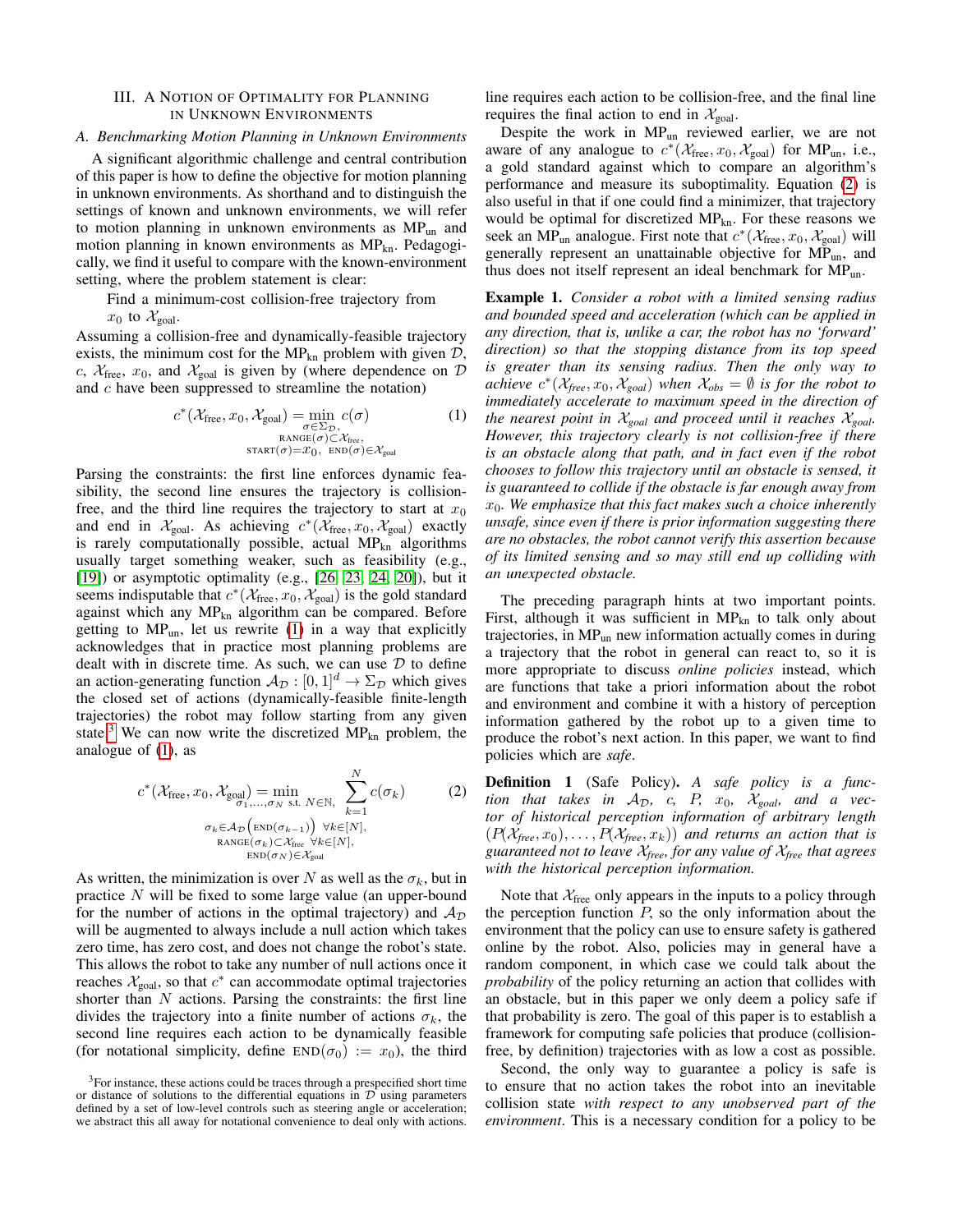safe as defined in Definition [1,](#page-2-4) since if the robot ever enters an ICS with respect to an unobserved part of the environment, then the robot will (inevitably) collide for some possible values of the environment (e.g., for  $\bigcup_{j=0}^{k} P_1(\mathcal{X}_{\text{free}}, x_j)$ , which matches the observed environment perceived up until the ICS is reached, but for which  $\mathcal{X}_{obs}$  contains all the unobserved environment), contradicting the definition. This is suggestive of the following discretized MPun problem, analogous to the discretized  $MP_{kn}$  problem of Equation [\(2\)](#page-2-3) (in addition to suppressing dependence on the dynamics  $A_{\mathcal{D}}$  and the cost function  $c$ , we also now suppress the dependence on  $P$ , since all three of these inputs are normally fixed for a given robot):

<span id="page-3-0"></span>
$$
\tilde{c}^*(\mathcal{X}_{\text{free}}, x_0, \mathcal{X}_{\text{goal}}) = \min_{\sigma_1, \dots, \sigma_N \text{ s.t. } N \in \mathbb{N}, \atop N \in \mathbb{N}} \sum_{k=1}^N c(\sigma_k)
$$
(3)  

$$
\sigma_k \in \mathcal{A}_{\mathcal{D}}\left(\text{END}(\sigma_{k-1})\right) \forall k \in [N],
$$
  

$$
\text{RANGE}(\sigma_k) \cap \text{ICS}\left(\bigcup_{j=0}^{k-1} P_1(\mathcal{X}_{\text{free}}, x_j)\right) = \emptyset \forall k \in [N],
$$
  

$$
\text{END}(\sigma_N) \in \mathcal{X}_{\text{goal}}
$$

where the second-to-last constraint line is the only part that changed from Equation [\(2\)](#page-2-3) (we abuse notation slightly by letting ICS now and for the remainder of the paper denote its discrete analogue, defined as the set of states  $x$  for which there exists  $T_x < \infty$  such that a robot in state x and following any actions in  $A_{\mathcal{D}}$  is guaranteed to leave  $\mathcal{X}_{\text{free}}$  before time  $T<sub>x</sub>$ ). That line states that the kth action cannot be in an ICS with respect to everything that the robot will perceive up through the end of  $(k - 1)$ th action  $\sigma_{k-1}$ . Note that all the states in  $\mathcal{X}_{obs}$  are ICS, so this is at least as strong as just requiring all the actions to be collision-free, and thus  $\tilde{c}^* \geq c^*$ when the two take the same arguments. Nevertheless, because any trajectory returned by a safe policy can never enter an ICS (and thus can never violate the second constraint line in Equation [\(3\)](#page-3-0)),  $\tilde{c}^*(X_{\text{free}}, x_0, X_{\text{goal}})$  lower-bounds the cost of any trajectory returned by a safe policy applied in  $X_{\text{free}}$ . The natural next question is whether Equation [\(3\)](#page-3-0) is tight—that is, does there exist a safe policy which attains it?

The answer is a qualified "yes." As we show next, there is a safe policy that achieves the cost  $\tilde{c}^*(\mathcal{X}_{\text{free}}, x_0, \mathcal{X}_{\text{goal}})$ , but that policy depends on  $X_{\text{free}}$ . A reasonable criticism would be: if we allow the policy to depend on  $\mathcal{X}_{\text{free}}$ , why not have a policy that just returns a solution to the discretized  $MP<sub>kn</sub>$  problem from Equation [\(2\)](#page-2-3), which would attain the even lower cost  $c^*$ ? The answer is that such a policy is not safe as we have defined it, in that it does not in general produce a collisionfree trajectory, while the *safety* of the  $X_{\text{free}}$ -dependent policy we describe next actually does not depend on  $\mathcal{X}_{\text{free}}$ . That is, the policy we are about to define produces a trajectory that is collision-free no matter what, even if  $X_{\text{free}}$  is not the true environment. As underscored in Example 1, this distinction is not only conceptually important, but will be practically important when we turn to developing algorithms for real problems, where the true  $\mathcal{X}_{\text{free}}$  is never known exactly but may be guessed at based on prior knowledge or information gained along the trajectory, making it crucial that the safety of a policy does not depend on perfect knowledge of  $\mathcal{X}_{\text{free}}$ .

Consider a policy that starts with some guess  $\chi_{\text{free}}^{\text{guess}}$  for  $\chi_{\text{free}}$ and takes actions according to a minimizer of Equation [\(3\)](#page-3-0) except with  $\chi^{\text{guess}}_{\text{free}}$  replacing  $\chi^{\text{free}}_{\text{free}}$  until it reaches  $\chi^{\text{goal}}_{\text{goal}}$  or it first perceives an obstacle boundary not in  $\mathcal{X}_{\text{free}}^{\text{guess}}$  (here is

where we first see the utility of  $P_2$ , since only  $P_1$  was used in Equation [\(3\)](#page-3-0) but it does not distinguish between observed obstacles and the simple boundary of observed free space). In the latter case—denote such a waypoint by  $x_k$ —the robot updates  $\mathcal{X}_{\text{free}}^{\text{guess}}$  to some  $\mathcal{X}_{\text{free}}^{\text{guess}(2)}$  that matches its perception (e.g., by taking the union of the obstacles in  $\mathcal{X}_{\text{free}}^{\text{guess}}$  and any obstacle boundary perceived thus far) and then follows a minimizer of Equation [\(3\)](#page-3-0)—with  $\mathcal{X}_{\text{free}}^{\text{guess}(2)}$  now replacing  $\mathcal{X}_{\text{free}}$ , with  $x_k$ as its starting point, and still with all perception information up to time  $k$  incorporated into the second constraint—until it reaches  $\mathcal{X}_{goal}$  or it first perceives an obstacle boundary not in  $X_{\text{free}}^{\text{guess}(2)}$ , and continues this loop indefinitely. This is a safe policy because by definition the trajectory it produces never enters a state that is ICS with respect to the unobserved part of the environment. Furthermore, in the lucky case when  $\chi^{\text{guess}}_{\text{free}} = \chi^{\text{free}}_{\text{free}}$ , an obstacle boundary not in  $\chi^{\text{guess}}_{\text{free}}$  will never be observed, and the trajectory will simply be a minimizer of Equation [\(3\)](#page-3-0) and thus, will have cost exactly equal to  $\tilde{c}^*(\mathcal{X}_{\text{free}}, x_0, \mathcal{X}_{\text{goal}})$ . The following theorem summarizes what we have shown in this section (this paragraph established the upper-bound and the lower-bound comes from the four sentences following Equation [\(3\)](#page-3-0)).

<span id="page-3-1"></span>Theorem 1. *For a robot constrained to take actions defined by*  $A_{\mathcal{D}}$  *in an environment*  $\mathcal{X}_{\text{free}}$  *which is unknown to it except through a perception mechanism* P*, the optimal cost* c *of any trajectory from* x<sup>0</sup> *to* X*goal returned by a safe policy is exactly*  $\tilde{c}^*(\mathcal{X}_{\text{free}}, x_0, \mathcal{X}_{\text{goal}})$ , defined by Equation [\(3\)](#page-3-0).

Remark 1. *We stop here to briefly contrast our benchmark with the usual approach of competitive analysis [\[5\]](#page-8-19), which would benchmark an online algorithm to its best possible* offline performance—in this paper that would mean using c<sup>\*</sup> *as a benchmark instead of*  $\tilde{c}^*$ *. But since we have shown that*  $c^*$  *is in general unachievable in MP*<sub>*un</sub>, increasing*  $c^*$  *to*  $\tilde{c}^*$ </sub> *by imposing constraints that are necessary conditions for any safe MPun trajectory provides a more realistic benchmark. Our approach is similar to that of* comparative *analysis [\[16\]](#page-8-18), with the addition that Theorem [1](#page-3-1) also proves that our benchmark is tight.*

## *B. A Flexible Class of Pseudo-Optimal Policies*

The proof of Theorem [1'](#page-3-1)s tightness in the previous subsection exhibited a class of safe policies that achieve cost exactly equal to  $\tilde{c}^*(\mathcal{X}_{\text{free}}, x_0, \mathcal{X}_{\text{goal}})$  when fed a guess  $\mathcal{X}_{\text{free}}^{\text{guess}}$ of  $X_{\text{free}}$  that happens to be correct (and because they are safe policies, even if the guess is incorrect they are still guaranteed to never produce a colliding trajectory). This is certainly a desirable property for a safe MP<sub>un</sub> policy, but perhaps more important from a practical standpoint is ensuring the cost does not depend too dearly on the accuracy of  $\chi^{\text{guess}}_{\text{free}}$ . In simpler terms, we would like our safe policy to achieve *nearly* optimal cost when given a *nearly* correct guess of  $X_{\text{free}}$ , and to still perform reasonably well even if no prior knowledge about about  $\mathcal{X}_{\text{free}}$ . In this subsection we will introduce a flexible class of safe policies that are all pseudo-optimal in that they achieve  $\tilde{c}^*(\tilde{\mathcal{X}}_{\text{free}}, x_0, \mathcal{X}_{\text{goal}})$  when fed a correct guess  $\chi^{\text{guess}}_{\text{free}} = \chi^{\text{free}}_{\text{free}}$ , but also allows for more clever methods of updating  $\mathcal{X}_{\text{free}}^{\text{guess}}$  as new obstacles are observed online, so that the cost degrades gracefully as  $\mathcal{X}_{\text{free}}^{\text{guess}}$  diverges from  $\mathcal{X}_{\text{free}}$ . We still ignore computational constraints in this subsection, but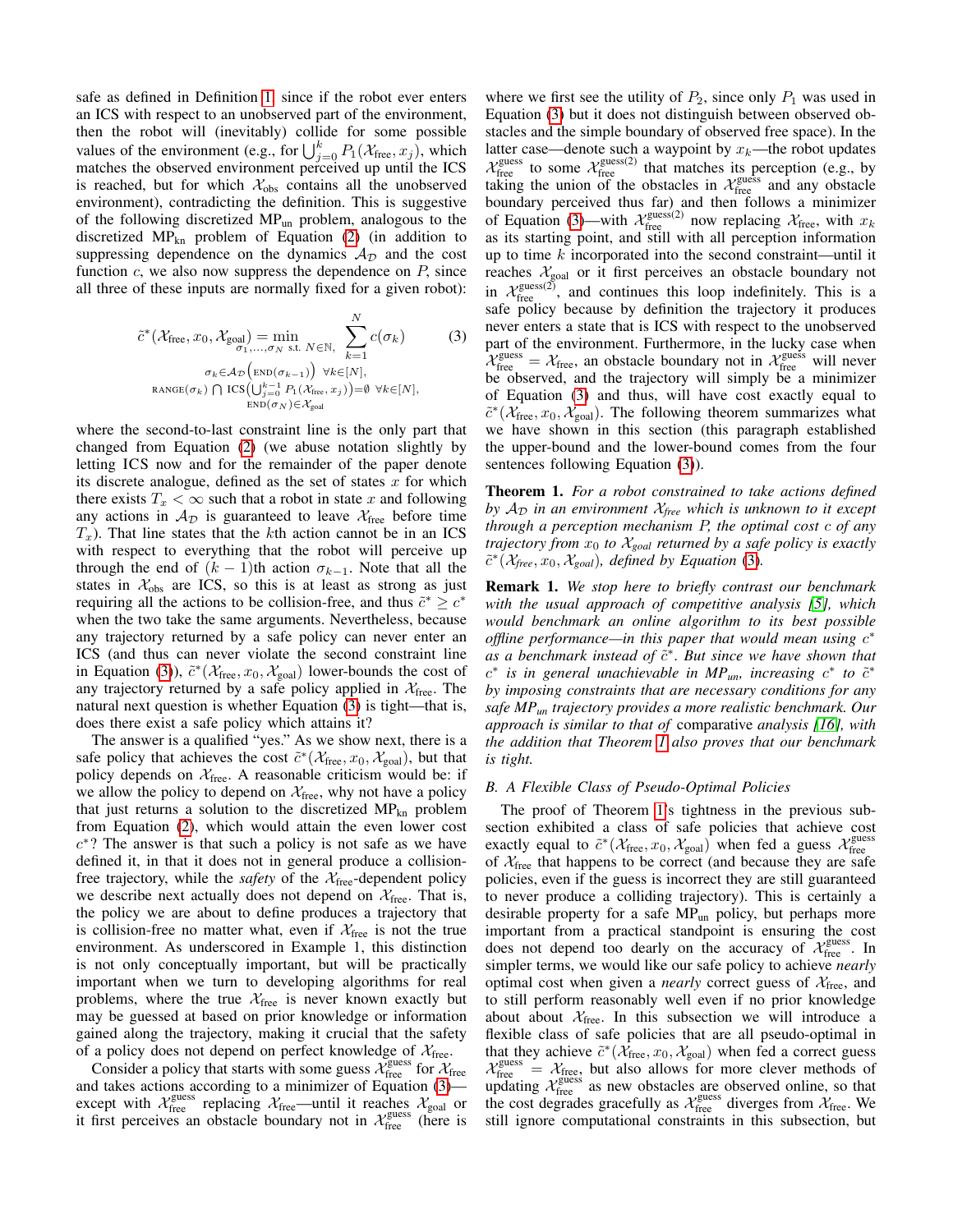address the approximations needed for computability in the following subsection.

As just alluded to, we first need notation to describe a  $\mathcal{X}_{\text{free}}^{\text{guess}}$ -updating scheme. Let  $U: \mathfrak{X}_{\text{free}} \times \mathfrak{X}_{\text{obs}} \to \mathfrak{X}_{\text{free}}$  take as arguments the thus-far perceived collision-free space  $\mathcal{X}_{\text{free}}^P$  and the thus-far perceived subset of  $\mathcal{X}_{obs}$ ,  $\mathcal{X}_{obs}^P$ , and return a guess  $\mathcal{X}_{\text{free}}^{\text{guess}}$  of what the true  $\mathcal{X}_{\text{free}}$  might be. A minimal requirement for a reasonable guessing function  $U$  would be that its output guess at least agrees with its inputs of historical perception, i.e.,  $\mathcal{X}_{\text{free}}^P \subset U(\overline{\mathcal{X}}_{\text{free}}^P, \mathcal{X}_{\text{obs}}^P)$  and  $\overline{\mathcal{X}}_{\text{obs}}^P \subset [0, 1]^d \setminus U(\overline{\mathcal{X}}_{\text{free}}^P, \overline{\mathcal{X}}_{\text{obs}}^P)$ . This leaves many reasonable choices for  $U$ , such as if there is an outdated map of the environment  $\mathcal{X}_{\text{free}}^{\text{map}}$ , then a reasonable choice might be  $U(\mathcal{X}_{\text{free}}^P, \mathcal{X}_{\text{obs}}^P) = (\mathcal{X}_{\text{free}}^{\text{map}} \cup \mathcal{X}_{\text{free}}^P) \setminus \mathcal{X}_{\text{obs}}^P$ , which would produce highly accurate guesses if  $\mathcal{X}_{\text{free}}^{\text{map}}$  is pretty close to  $X_{\text{free}}$ , while still being able to adapt to unexpected obstacles. At the other end of the spectrum, if very little is known about the environment a priori, since we are only considering safe policies anyway, it may make sense to take an aggressive strategy and simply set  $U(\mathcal{X}_{\text{free}}^P, \mathcal{X}_{\text{obs}}^P) = [0, 1]^d \setminus \mathcal{X}_{\text{obs}}^P$ . This generic formalism allows for both extremes and everything in between.

With  $U$  in hand, the problem simplifies in the sense that there is a well-defined "best" policy which assumes its guess at the environment is correct, still constrains itself to never enter an ICS with respect to unknown parts of the environment, and is also forward-looking in that it takes into account the consequences of its current action on all future actions. From a given state x with  $\mathcal{X}_{\text{free}}^P$  the union of  $P_1$ 's thus far and  $\mathcal{X}_{\text{obs}}^P$ the union of  $P_2$ 's so far, define the optimal cost-to-go when using a given updating function  $U$  as

$$
\tilde{c}_{U}^{*}\left(x,\left(\mathcal{X}_{\text{free}}^{P},\mathcal{X}_{\text{obs}}^{P}\right),\mathcal{X}_{\text{goal}}\right)_{\sigma_{1},\dots,\sigma_{N}} = \min_{\sigma_{k} \in \mathcal{A}_{D}} \sum_{k=1}^{N} c(\sigma_{k}) \tag{4}
$$
\n
$$
\sigma_{k} \in \mathcal{A}_{D} \left(\text{end}(\sigma_{k-1})\right) \forall k \in [N],
$$
\n
$$
\text{range}(\sigma_{k}) \cap \text{ICS}\left(F_{1}^{U}\left(\mathcal{X}_{\text{free}}^{P},\mathcal{X}_{\text{obs}}^{P},(\sigma_{1},\dots,\sigma_{k-1})\right)\right) = \emptyset \forall k \in [N],
$$
\n
$$
\text{END}(\sigma_{N}) \in \mathcal{X}_{\text{goal}}
$$

where again for notational simplicity define  $END(\sigma_0) := x$ , and the function  $F^U$ :  $\mathfrak{X}_{\text{free}} \times \mathfrak{X}_{\text{obs}} \times \{(\sigma_1, \ldots, \sigma_k) : \sigma_j \in$  $\Sigma_{\mathcal{D}}$   $\forall j \in [k], k \in \mathbb{N}$   $\rightarrow$   $\mathfrak{X}_{\text{free}} \times \mathfrak{X}_{\text{obs}}$  takes in the current state of perception in  $\mathcal{X}_{\text{free}}^P$  and  $\mathcal{X}_{\text{obs}}^P$ , as well as a sequence of future actions  $\{\sigma_1, \ldots, \sigma_k\}$ , and pushes forward the perception function  $P$  and the updating function  $U$  along the hypothetical trajectory  $\sigma_1, \ldots, \sigma_k$ , returning what the robot would have perceived by the end of  $\sigma_k$  assuming U produces a correct guess of the environment. Function  $F^U$  can be explicitly defined recursively as:

$$
F^{U}\left(\mathcal{X}_{\text{free}}^{P}, \mathcal{X}_{\text{obs}}^{P}, \emptyset\right) = \left(\mathcal{X}_{\text{free}}^{P}, \mathcal{X}_{\text{obs}}^{P}\right), \qquad (5)
$$

$$
F^{U}_{1}\left(\mathcal{X}_{\text{free}}^{P}, \mathcal{X}_{\text{obs}}^{P}, (\sigma_{1}, \ldots, \sigma_{k})\right) =
$$

$$
F^{U}_{1}\left(\mathcal{X}_{\text{free}}^{P}, \mathcal{X}_{\text{obs}}^{P}, (\sigma_{1}, \ldots, \sigma_{k-1})\right) \bigcup
$$

$$
P_{1}\left(U\left(F^{U}\left(\mathcal{X}_{\text{free}}^{P}, \mathcal{X}_{\text{obs}}^{P}, (\sigma_{1}, \ldots, \sigma_{k-1})\right)\right), \text{END}(\sigma_{k})\right),
$$

$$
F^{U}_{2}\left(\mathcal{X}_{\text{free}}^{P}, \mathcal{X}_{\text{obs}}^{P}, (\sigma_{1}, \ldots, \sigma_{k-1})\right) \bigcup
$$

$$
F^{U}_{2}\left(\mathcal{X}_{\text{free}}^{P}, \mathcal{X}_{\text{obs}}^{P}, (\sigma_{1}, \ldots, \sigma_{k-1})\right) \bigcup
$$

$$
P_{2}\left(U\left(F^{U}\left(\mathcal{X}_{\text{free}}^{P}, \mathcal{X}_{\text{obs}}^{P}, (\sigma_{1}, \ldots, \sigma_{k-1})\right)\right), \text{END}(\sigma_{k})\right).
$$

Using Bellman's equation and the recursive nature of  $F^U$ ,  $\tilde{c}_U^*$ can also be written recursively as

<span id="page-4-2"></span>
$$
\tilde{c}_{U}^{*}(x, (\mathcal{X}_{\text{free}}^{P}, \mathcal{X}_{\text{obs}}^{P}), \mathcal{X}_{\text{goal}}) = \n\min_{\sigma \in \mathcal{A}_{\mathcal{D}}(x),} c(\sigma) + \tilde{c}_{U}^{*}(\text{END}(\sigma), F^{U}(\mathcal{X}_{\text{free}}^{P}, \mathcal{X}_{\text{obs}}^{P}, \{\sigma\}), \mathcal{X}_{\text{goal}})
$$
\n
$$
\max_{\sigma \in \mathcal{A}_{\mathcal{D}}(x),} c(\sigma) \cap \text{ICS}(\mathcal{X}_{\text{free}}^{P}) = \emptyset
$$
\n(6)

and we can in turn explicitly write the optimal policy similarly

$$
\sigma_U^* (x, (\mathcal{X}_{\text{free}}^P, \mathcal{X}_{\text{obs}}^P), \mathcal{X}_{\text{goal}}) = (7)
$$
  
arg min  $c(\sigma) + \tilde{c}_U^*(\text{END}(\sigma), F^U(\mathcal{X}_{\text{free}}^P, \mathcal{X}_{\text{obs}}^P, \{\sigma\}), \mathcal{X}_{\text{goal}}).$   
 $\sigma \in \mathcal{A}_{\mathcal{D}}(x),$   
range $(\sigma) \cap \text{ICS}(\mathcal{X}_{\text{free}}^P) = \emptyset$ 

 $(\sigma$  as an optimization variable here represents a single action, in contrast to Equation [\(1\)](#page-2-1) where it is a full trajectory ending at  $\mathcal{X}_{goal}$ . Note that the policy class  $\sigma_U^*$  has the pseudo-optimality property that as long as  $U$  is chosen such that it returns the true  $X_{\text{free}}$  until it is given contradicting perception information, the cost of following  $\sigma_U^*$  from  $x_0$ , namely,  $\tilde{c}_U^*(x_0, P(\mathcal{X}_{\text{free}}, x_0), \mathcal{X}_{\text{goal}})$ , will exactly equal the op-timal MP<sub>un</sub> cost proved in Theorem [1:](#page-3-1)  $\tilde{c}^*(\mathcal{X}_{\text{free}}, x_0, \mathcal{X}_{\text{goal}})$ . This can be seen by noting that if U always returns  $X_{\text{free}}$ , then the second-to-last constraint of Equation [\(4\)](#page-4-1) matches that of Equation [\(3\)](#page-3-0), and everything else matches as well. The pseudo-optimality tells us that, despite no explicit reward for exploration in the formulation of  $\sigma_U^*$ , for good-enough U,  $\sigma_U^*$ trades off exploration and exploitation exactly optimally, and we may hope this implicit trade-off is still fairly good for more general U. However, we do not try to characterize the gap between  $\tilde{c}_U^*$  and  $\tilde{c}^*$  for general U, as such a theoretical investigation would be beyond the scope of this paper, and a simulation experiment would be computationally prohibitive due to the cost of computing  $\tilde{c}^*$ .

## <span id="page-4-0"></span>IV. AN APPROXIMATELY PSEUDO-OPTIMAL CLASS OF POLICIES

## <span id="page-4-1"></span>*A. Generic Approximations*

We now turn to the implementation and computational tractability of employing the policy  $\sigma_U^*$ . Despite the fairly compact recursive representation of  $\tilde{c}_U^*$  in Equation [\(6\)](#page-4-2), performing dynamic programming would be prohibitively expensive due to the exponential (in  $N$ ) size of the search space. But luckily, there are a few approximations/simplifications we can make that drastically improve the computational properties of  $\sigma_{U}^{*}$ , and we have found in practice that our approximate  $\sigma_U^*$  still performs quite well (as discussed in Section [V\)](#page-6-0). We list all these approximations next, which together provide an *approximately* pseudo-optimal class of policies that are also computationally tractable. In the next subsection, we will give the implementation details for these approximations that we found to work well in our numerical experiments.

<span id="page-4-3"></span>*Approximation #1*: First, ICS is outer-bounded by ICS which checks only a few stopping actions (e.g., maximum deceleration with no turning angle, maximal left turning angle, and maximal right turning angle). Note that because this approximation is a tight outer-bound, it does not change the guarantee that our policy never results in collision.

*Approximation #2*: One thing to note about Equation [\(5\)](#page-4-3) is that if U has the reasonable property that its output  $\chi^{\text{guess}}_{\text{free}}$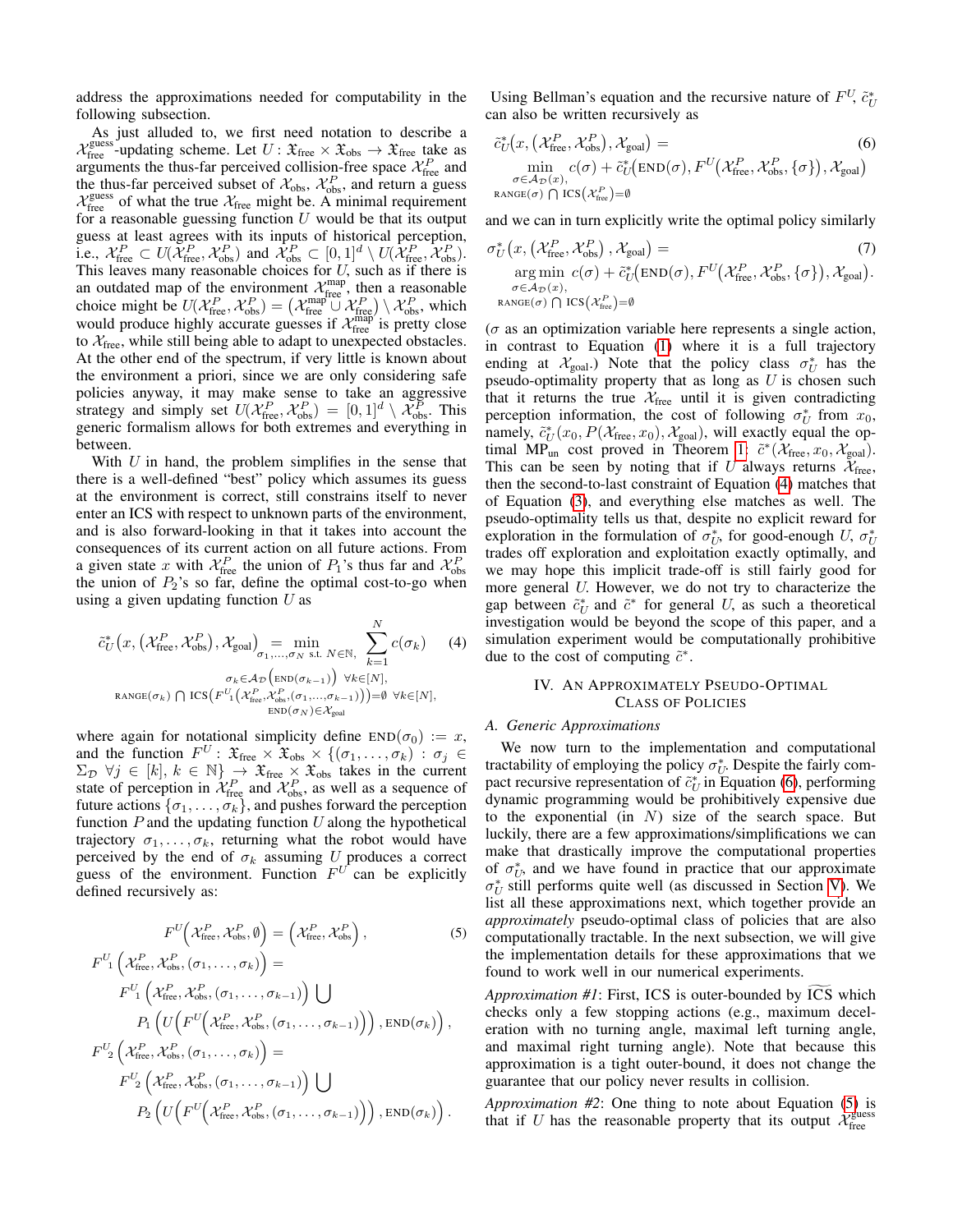does not change with new perception information as long as that information agrees with  $\mathcal{X}_{\text{free}}^{\text{guess}}$ , then  $F^U$ simplifies and can be written nonrecursively as

$$
F^{U}_{1}(\mathcal{X}_{\text{free}}^{P}, \mathcal{X}_{\text{obs}}^{P}, (\sigma_{1}, \dots, \sigma_{k})) =
$$
\n
$$
\mathcal{X}_{\text{free}}^{P} \bigcup_{j=1}^{k} P_{1}(U(\mathcal{X}_{\text{free}}^{P}, \mathcal{X}_{\text{obs}}^{P}), \text{END}(\sigma_{j}))
$$
\n
$$
F^{U}_{2}(\mathcal{X}_{\text{free}}^{P}, \mathcal{X}_{\text{obs}}^{P}, (\sigma_{1}, \dots, \sigma_{k})) =
$$
\n
$$
\mathcal{X}_{\text{obs}}^{P} \bigcup_{j=1}^{k} P_{2}(U(\mathcal{X}_{\text{free}}^{P}, \mathcal{X}_{\text{obs}}^{P}), \text{END}(\sigma_{j})).
$$
\n(8)

The reason is that no matter how far into the future the guess is being propagated, since the hypothetical future actions are all assumed to gather perception information from an environment that matches  $U(\mathcal{X}_{\text{free}}^P, \mathcal{X}_{\text{obs}}^P)$ , and new perception information that matches the existing guess doesn't change the guess, then that guess is the same as just the guess with the current information. This property of  $U$  is not necessary, but both of the examples given when  $U$  was introduced satisfy it, and even for some  $U$  functions that do not, we expect that solving Equation [\(4\)](#page-4-1) with the simplified constraint given by Equation [\(8\)](#page-5-0) will give a good approximation to solving it with the full constraint for most reasonable choices of  $U$ . Thus we plug in the union in Equation [\(8\)](#page-5-0) for  $F^{U}$ <sub>1</sub> in the second-to-last constraint line of Equation [\(4\)](#page-4-1).

*Approximation #3*: Having just rewritten the second-to-last constraint line of Equation [\(4\)](#page-4-1) using Equation [\(8\)](#page-5-0), we now proceed to simplify it further by reducing the union in Equation [\(8\)](#page-5-0) to only  $X_{\text{freq}}^P$  and the last perception output, i.e.,  $\mathcal{X}_{\text{free}}^P \cup P_1 \left( U(\mathcal{X}_{\text{free}}^P, \mathcal{X}_{\text{obs}}^P), \text{END}(\sigma_k) \right)$  if the third argument to  $F^U$ <sub>1</sub> has at least one action, or simply  $\mathcal{X}^P_{\text{free}}$  if it has none. That is, for checking ICS, we always keep track of all the *actual* perception information gathered by the robot, but only keep track of the most recent *hypothetical* perception information. We expect this approximation to be quite good in most cases, since the robot will usually be moving forward into unknown space, not backward into already-explored space. This approximation gives the optimization problem optimal substructure, which makes it far easier to solve.

*Approximation #4*: Until  $\mathcal{X}_{\text{goal}}$  first intersects  $\mathcal{X}_{\text{free}}^P$ , we greedily set an intermediate goal region just outside  $\mathcal{X}_{\text{free}}^P$  and only optimize our hypothetical trajectory to reach that instead of  $\mathcal{X}_{goal}$ . Said intermediate goal  $\mathcal{X}_{goal}^{inter}(\mathcal{X}_{free}^P, \mathcal{X}_{obs}^P, \mathcal{X}_{goal})$  is chosen as the collision-free region of the boundary of the unknown environment that minimizes the sum of an approximate cost-to-come from x to  $\mathcal{X}_{\text{goal}}^{\text{inter}}$  and an approximate cost-to-go from  $\mathcal{X}_{\text{goal}}^{\text{inter}}$  to  $\mathcal{X}_{\text{goal}}$  through the current guess of the environment. This approximation drastically reduces the search space, especially early in the trajectory, and for simple approximations adds little computational cost. The intuition behind this approximation is that the robot, without knowing what lies beyond the next obstacle, is unlikely to be able to make good high-level choices and must instead be greedy at low resolution. For instance, if a robot traversing a hallway encounters a fork, with limited information about the environment beyond its immediate vicinity, it might as well choose the hallway which points more towards  $\mathcal{X}_{goal}$ . This approximation does nothing to hinder the main benefit of the forward-looking nature of  $\sigma_U^*$ , which is highly-intelligent *local* behavior, like how best to approach a blind corner.

<span id="page-5-0"></span>Combining these approximations gives us an expression for an approximation to  $\sigma_U^*$  that is more computationally tractable:

<span id="page-5-1"></span>
$$
\sigma_U^{\text{aprx}}(x, (\mathcal{X}_{\text{free}}^P, \mathcal{X}_{\text{obs}}^P), \mathcal{X}_{\text{goal}}) = \n\begin{array}{c}\n\text{arg min } c(\sigma) + \tilde{c}_U^{\text{aprx}}(\text{END}(\sigma), (\mathcal{X}_{\text{free}}^P, \mathcal{X}_{\text{obs}}^P, \sigma), \mathcal{X}_{\text{goal}}), \\
\sigma \in \mathcal{A}_{\mathcal{D}}(x), \\
\text{range}(\sigma) \cap \text{ICS}(\mathcal{X}_{\text{free}}^P) = \emptyset\n\end{array} \n\tag{9}
$$

where the new approximate cost-to-go function  $\tilde{c}_U^{\text{aprx}}$  is given by (note it has different inputs from  $\tilde{c}_U^*$ )

<span id="page-5-2"></span>
$$
\tilde{c}_{U}^{\text{aprx}}(x, (\mathcal{X}_{\text{free}}^{P}, \mathcal{X}_{\text{obs}}^{P}, \sigma_{0}), \mathcal{X}_{\text{goal}}) = \min_{\sigma_{1}, \dots, \sigma_{N}, \atop \sigma_{k} \in \mathcal{A}_{\mathcal{D}} \text{[END}(\sigma_{k-1}))} \sum_{k=1}^{N} c(\sigma_{k}). \quad (10)
$$
\n
$$
\sigma_{k} \in \mathcal{A}_{\mathcal{D}} \left( \text{END}(\sigma_{k-1}) \right) \forall k \in [N],
$$
\n
$$
\text{Range}(\sigma_{k}) \cap \widetilde{\text{ICS}}\left(\mathcal{X}_{\text{free}}^{P} \cup P_{1} \left( U(\mathcal{X}_{\text{free}}^{P}, \mathcal{X}_{\text{obs}}^{P}), \text{END}(\sigma_{k}) \right) \right) = \emptyset \quad \forall k \in [N],
$$
\n
$$
\text{END}(\sigma_{N}) \in \mathcal{X}_{\text{goal}}^{\text{int}}(\mathcal{X}_{\text{free}}^{P}, \mathcal{X}_{\text{obs}}^{P}, \mathcal{X}_{\text{goal}}^{P})
$$

# *B. Implementation Details*

The way we implemented  $\sigma_U^{\text{aprx}}$  made various choices about the approximations discussed in the previous subsection, which can be categorized into the choice of  $U$ , ICS,  $\mathcal{X}_{\text{goal}}^{\text{inter}}\left(\mathcal{X}_{\text{free}}^P, \mathcal{X}_{\text{obs}}^P, \mathcal{X}_{\text{goal}}\right)$ , and how we actually computed a solution for Equation [\(9\)](#page-5-1). These choices are purely heuristic, and were found through experience and experimentation to work well for a range of problems, but there may be many other good choices as well. In all of our experiments the cost function c was simply the elapsed time of the trajectory.

*Choice of U:* We chose *U* so that all unobserved space is guessed to be collision-free, except any obstacle boundaries that are already observed but end at unknown territory are extended by a small amount into the unknown. This choice of  $U$  is optimistic while assuming roughly that "walls are locally smooth", and we expect this to be a reasonable choice in almost any setting with little a-priori knowledge of the unknown environment. For observed obstacle boundaries that ended at unknown territory, five evenly-spaced points were marked up to 0.125m from the unknown boundary, and then those points were fit with either a linear or quadratic curve and extended into the unknown until intersection with a known region, up to a maximum length of 0.125m.

*Choice of* ICS: Three stopping actions were used: maximal straight-line deceleration in current direction of travel, maximal deceleration while turning left, and maximal deceleration while turning right.

*Choice of*  $\mathcal{X}_{goal}^{inter}$ : Intermediate goals were selected by dividing the unknown frontier into lengths of 0.3m, and the location defined by the midpoint of each frontier segment is used to define the center of a circular candidate  $\mathcal{X}_{\text{goal}}^{\text{inter}}$  of radius 0.3m. The cost-to-come for each candidate was computed by dynamically-constrained (but not ICS-constrained) FMT<sup>∗</sup> [\[23,](#page-8-23) [24\]](#page-8-24) and the cost-to-go computed by FMT<sup>\*</sup> [\[14\]](#page-8-16), both with sample density of  $150$  samples/ $m<sup>2</sup>$  and connection radius of 0.75m. Since FMT<sup>∗</sup> returns a geometric path and not a kinodynamic trajectory, the FMT<sup>∗</sup> solution path distance was converted to time by assuming that from the final speed when the robot reaches  $\mathcal{X}_{\text{goal}}^{\text{inter}}$ , the robot maximally accelerates to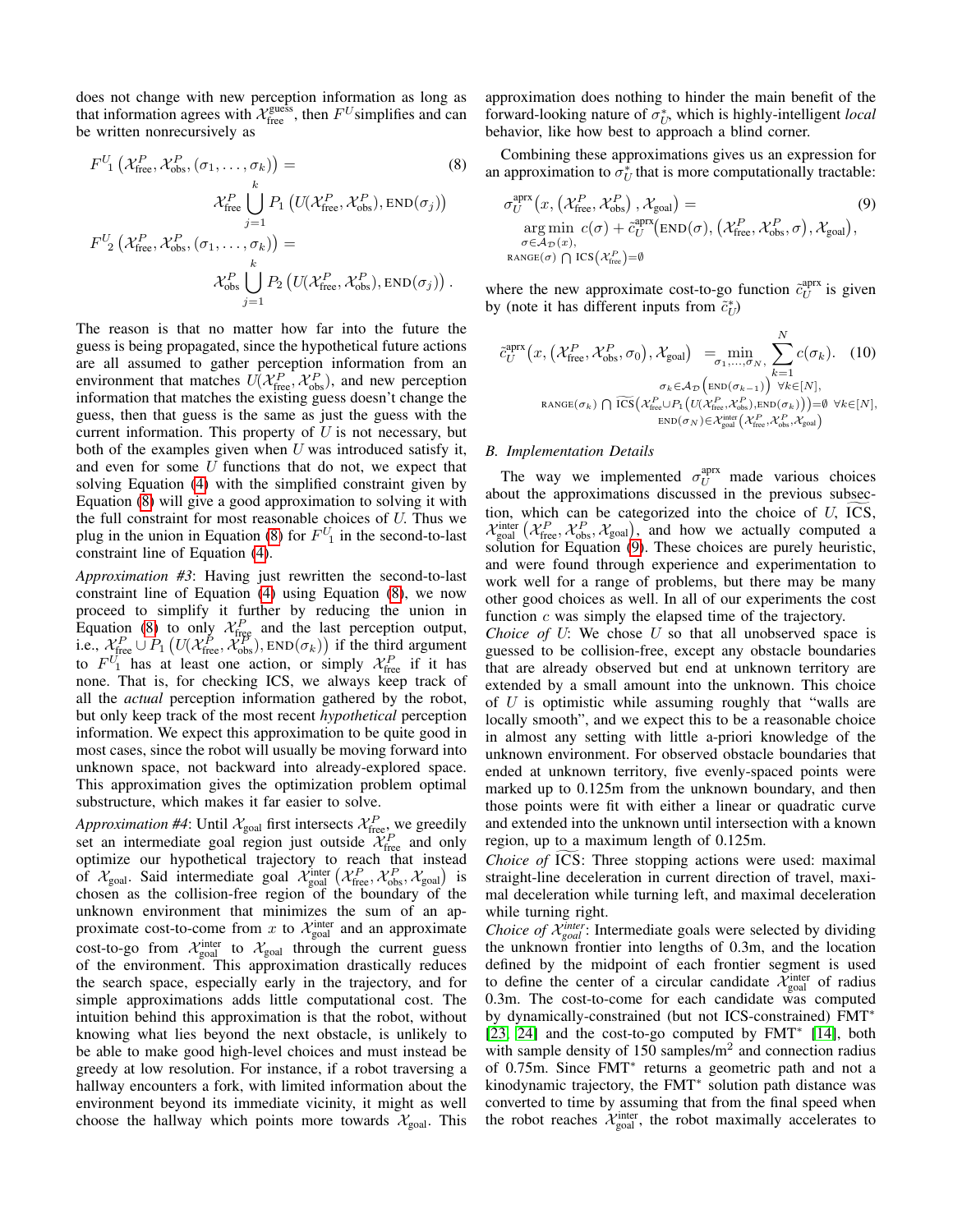and continues at maximum speed to  $\mathcal{X}_{goal}$  along the FMT<sup>\*</sup> path.

*Choice of*  $\mathcal{X}_{goal}^{inter}$ : Finally, the actual optimization problem was approximated again by dynamically-constrained FMT<sup>∗</sup> but with the addition of the ICS constraint in the third constraint line of Equation [\(10\)](#page-5-2). In fact, even that constraint is again simplified by replacing RANGE( $\sigma_k$ ) with END( $\sigma_k$ )—this is purely a computational simplification, since if the endpoints are not in ICS, then no point along the action can possibly be in ICS. Because of this simplification and approximations #2 and #3 in the previous subsection, the ICS constraint can actually be checked pointwise, making it extremely amenable to sampling-based motion planning algorithms such as FMT<sup>∗</sup> , since each sample can be checked for ICS immediately after being sampled and before any edges are drawn. Note that sampling-based algorithms take a slightly different approach to approximate the solution to Equation [\(9\)](#page-5-1), but the sample density and edges between samples implicitly define the discreteness parameters N and the set of actions  $A_{\mathcal{D}}$ .

#### V. NUMERICAL EXPERIMENTS

<span id="page-6-0"></span>In this section we present simulation results on maze, forest, and office building environments to show the versatility of our algorithm in environments of varying complexity. We implemented two dynamics models for experiments. The first is a nonlinear vehicle model with maximum acceleration/braking of  $1 \text{m/s}^2$ , maximum speed of 9 m/s, maximum curvature of 0.13 m, and maximum curvature rate of 7.5  $(ms)^{-1}$ . The second is a 2D double integrator dynamics model with maximum acceleration/braking of  $1 \text{ m/s}^2$  and maximum speed of 6 m/s. Experiments were written in the Julia programming language [\[3\]](#page-8-25) and run on a Intel Core i5-4300U CPU@1.90GHz quadcore laptop, although the four cores were not used in parallel.

We first demonstrate the strength of our algorithm in a large-scale comparison with the method of [\[22\]](#page-8-14). We ran our algorithm on randomly-generated hallway (maze with no dead ends) maps with the nonlinear vehicle dynamics model and considered the resulting tradeoff between path cost and collision probability. Hallway maps of width 1.2 m were generated by sampling from a Markov chain hallway generator with turn frequency of 0.4. The path cost for connections considered is total time to goal, and the resulting total path cost on each map was normalized by the path cost of the path planned by the dynamically-constrained (but not ICSconstrained) FMT<sup>∗</sup> algorithm with comparable sample density on the fully known map. Figure [3](#page-6-1) shows the resulting comparison between our algorithm and that of [\[22\]](#page-8-14). By design, our algorithm is guaranteed not to collide and thus only has one data point denoting zero probability of collision. The data point for our algorithm lies below the curve defining the collision probability-path cost tradeoff of [\[22\]](#page-8-14)'s algorithm, and for their approach to achieve the same path cost as  $\sigma_U^{\text{aprx}}$  would require roughly a 5% probability of collision. Additionally, as [\[22\]](#page-8-14)'s method's probability of collision approaches zero, the cost begins to climb rapidly, far above that of  $\sigma_U^{\text{aprx}}$ . This outperformance can most readily be explained by the forwardlooking nature of  $\sigma_U^{\text{aprx}}$ , as it optimizes with respect to future actions and perception, in contrast to the method of [\[22\]](#page-8-14).



<span id="page-6-1"></span>Fig. 3. Normalized average path cost versus collision probability of simulations from 500 random hallway maps using our algorithm (red). Path costs are normalized by the cost of the path planned by the kFMT\* algorithm with comparable sample density and with full knowledge of the map, and then averaged over the trials. The data points for the [\[22\]](#page-8-14) method (blue) were produced by running their algorithm on 1000 randomly generated hallway maps with different cost-of-collision values and averaging over the paths that did not result in collision. Their algorithm was trained on 50,000 sample hallway maps and features used were the same as the ones in the original paper, with appropriate hyperparameter tuning. Error bars denote  $\pm 1$  standard deviation.

To understand better the behavior of our implementation of  $\sigma_U^{\text{aprx}}$ , Figure [4](#page-7-1) displays the results of our algorithm on a maze environment with the nonlinear vehicle dynamics. We see that the vehicle takes wide turns when approaching corners, which allows for greater visibility of what is around the corner before actually making the turn and minimizes the deceleration necessary to maintain safety. The optimization *automatically and implicitly* trades off the extra distance required to take the turn more widely and the extra speed allowed by seeing the open hallway earlier and thus not having to slow down to ensure safety in case of a hidden obstacle. Figures [4\(a\)](#page-7-2) and [4\(b\)](#page-7-3) show the added benefit of this approach—early detection of bad trajectories. While a myopic approach may have optimistically rushed into the path suggested in Figure [4\(a\),](#page-7-2) by taking the turn more widely (which, again, was never explicitly programmed into our algorithm) the vehicle detects the dead end early and swings back up to the correct route, having suffered only a minor delay. Figures [5](#page-7-4) and [6](#page-7-5) show results of our algorithm with double integrator dynamics in a forest environment with scattered tree obstacles and a real office building environment with complex hallways, furniture, and rooms. In the forest environment, greedy exploration and plans to intermediate goals guide the robot to the goal on a direct and fast trajectory with minimal detours despite the lack of any prior knowledge of the environment (the  $U$  function used was the same as for the maze) and guaranteed safety. The office building simulation shows each of the safety and optimality features of our algorithm. Initial travel in the narrow hallway is slow and cautious, followed by higher speeds in the wider space, and finally wide turns when traveling back into the narrower hallway and into the room to arrive at the goal.

Table [I](#page-7-6) shows the computation times for each environment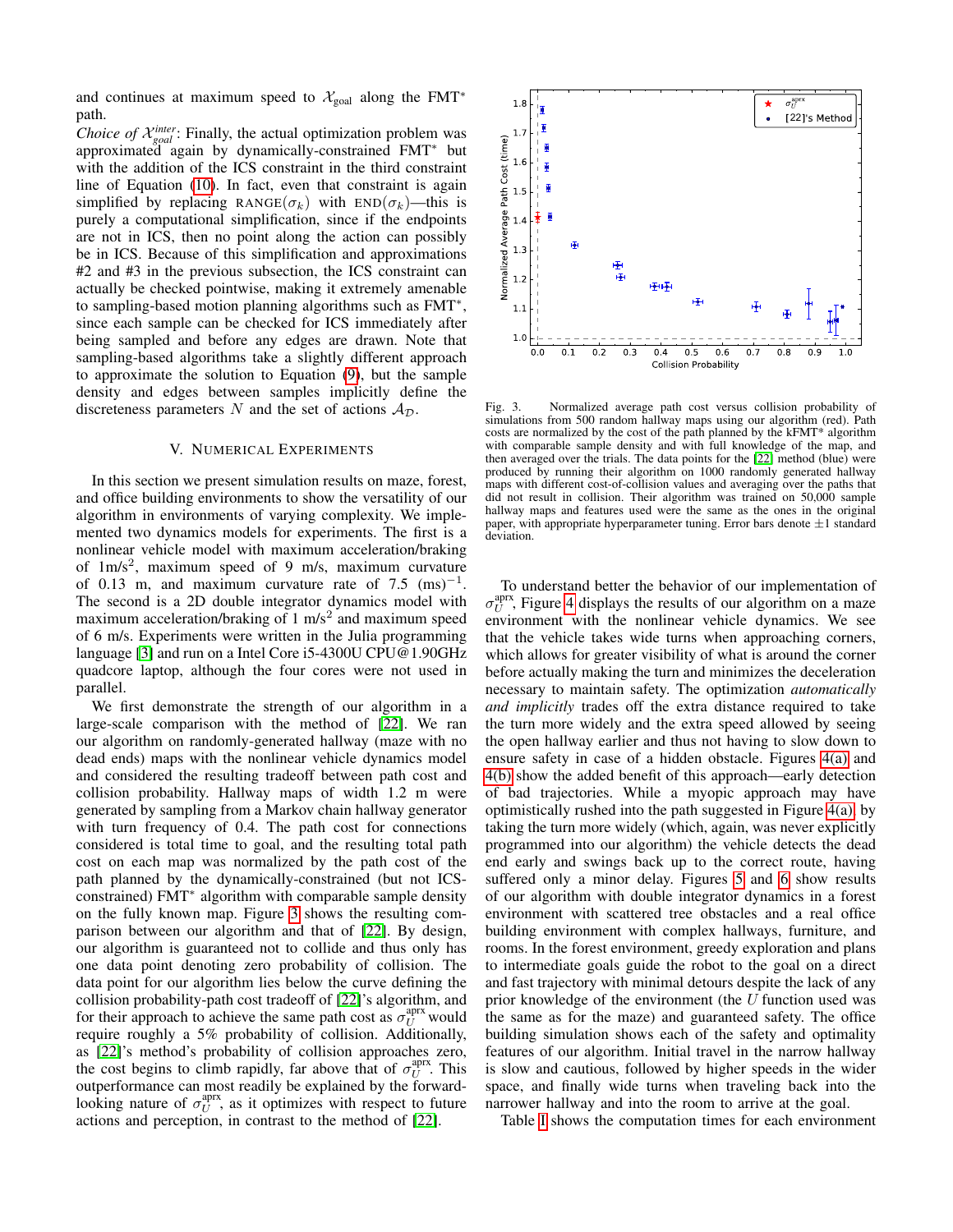<span id="page-7-3"></span><span id="page-7-2"></span>

Fig. 4. Simulation results on a maze map with dead ends and forks in the path. The receding horizon plan to the goal is shown in the dashed (current to intermediate goal) and the dotted (intermediate goal to final goal) lines. The travelled path up to each waypoint is shown in black, with the action to be taken at the timestep in red. The full path is shown in (d), with speed indicated by the color bar. Note the recovery from exploration of a hallway that turned out to be a dead end shown in (a) and (b).



Fig. 5. Simulation results on a forest environment with tree obstacles. Formatting is the same as in Figure [4.](#page-7-1)

with their corresponding complexity defined by number of half-planes defining the obstacles in the map and the average number of half-planes defining the unexplored frontier at the beginning of each action. Each action requires about 0.5 - 1s of (serial) computation time, which makes the algorithm amenable to real-time implementation. Computation times could be significantly improved by considering a parallel implementation, which is left for future work.

# VI. CONCLUSIONS AND FUTURE WORK

<span id="page-7-0"></span>We have proposed a algorithmic framework and a pseudooptimal class of policies for the problem of safe motion planning in unknown environments. This work easily raises as



<span id="page-7-1"></span>Fig. 6. Simulation results on simplified scan of the Stanford Gates building internals. Formatting is the same as in Figure [4.](#page-7-1)

<span id="page-7-5"></span>TABLE I COMPUTATION TIMES

<span id="page-7-6"></span>

| Environment  | Total # of obstacle<br>half-planes | Avg. $#$ of frontier<br>half-planes | Avg. Time<br>(ms)/plan |
|--------------|------------------------------------|-------------------------------------|------------------------|
| Maze         | 96                                 |                                     | 540                    |
| Forest       | 490                                | 15                                  | 780                    |
| Office Bldg. | 1493                               | 25                                  | 1340                   |

<span id="page-7-4"></span>many interesting questions as it solves, and future work will include (1) improving computation times through parallelization and optimized implementation, (2) deployment on real robot and integration with true dynamics and perception functions, (3) theoretical bounds on the optimality gap of  $\sigma_U^*$  as a function of U, (4) characterization of performance when the problem is infeasible, (5) extension to the setting of uncertainty, both in the dynamics and perception of the robot, for instance by replacing 'inevitable' in the ICS acronym with 'highlyprobable', and (6) investigation into the best implementation details for different types of problems, especially the crucial choices of  $\overline{ICS}$  and  $U$ . We highlight this last direction, the choice of U, as particularly appealing for its allowance of sophisticated machine learning algorithms to guess at the unexplored environment. While especially the most complex learning algorithms can have spectacular performance, they are often criticized for a lack of reliability and generalizability but  $\sigma_U^* / \sigma_U^{\text{aprx}}$  completely ameliorate this concern by acting as a wrapper around the machine learning in  $U$  that guarantees the robot's safety no matter what it returns. Underscoring this point: if U ever returns a grossly inaccurate guess for the environment due to one of the many reasons why machine learning algorithms can fail (e.g., test data which does not resemble the training data), the robot will (safely) begin to follow a less-efficient trajectory. This seems like as good an outcome as possible, since of course no algorithm can perform equally well if given good or bad information, but using the methods in this paper the worst we can lose is time, but never the robot itself due to collision.